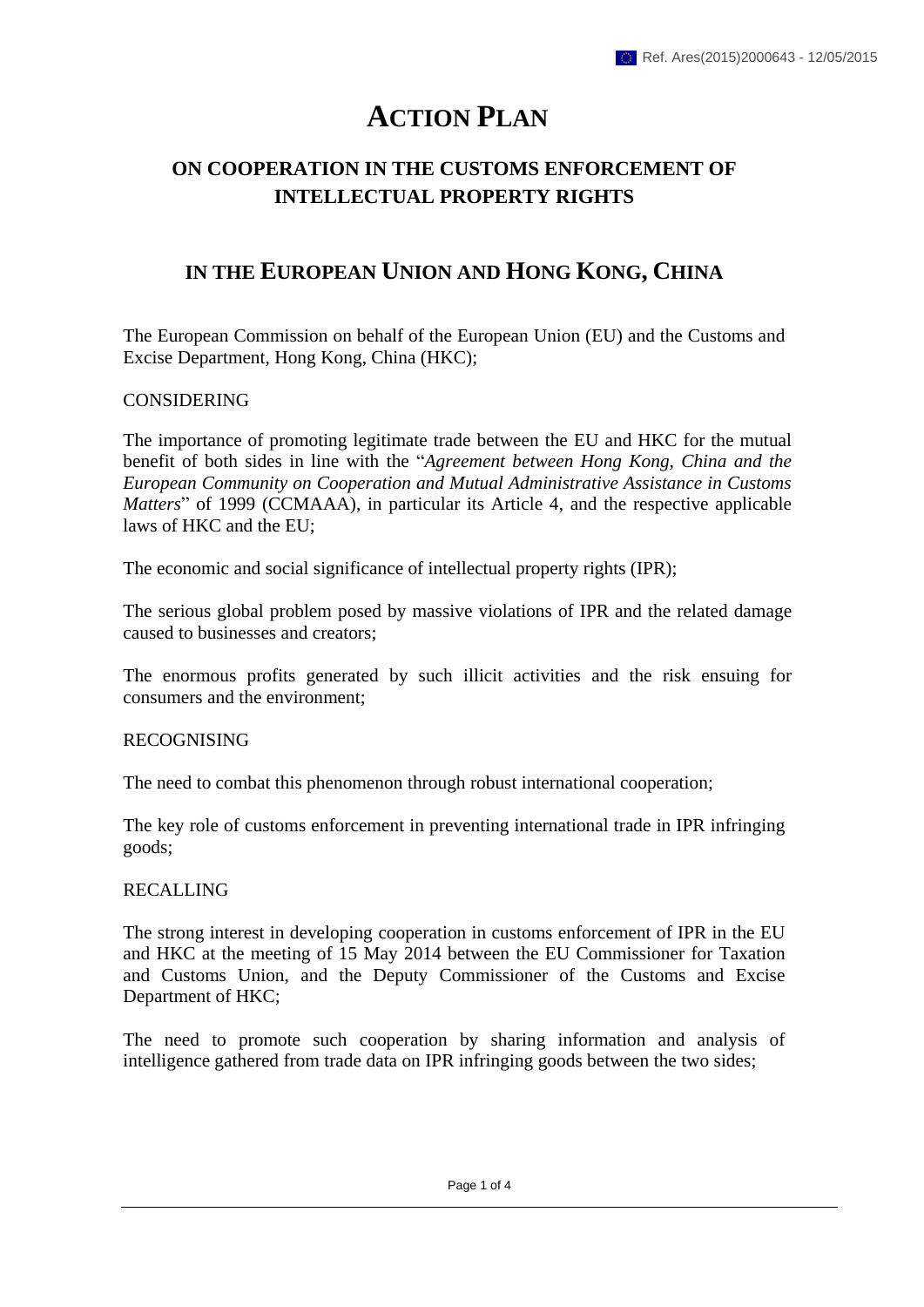### **HEREBY**

Endorse the attached Action Plan for further developing customs cooperation in line with the CCMAAA between the EU and HKC, with a view to tackling international trade in IPR infringing goods throughout the supply chain.

Signed at Hong Kong, China, on the  $27<sup>th</sup>$  day of April, 2015, in duplicate in English.

(*signed*) ANTONIS KASTRISSIANAKIS (*signed*) DAVID TAI WAI FONG

Director for Security, Safety, Trade Facilitation, Rules of Origin and International Cooperation, Directorate-General for Taxation and Customs Union of the European Commission

Assistant Commissioner (Excise and Strategic Support)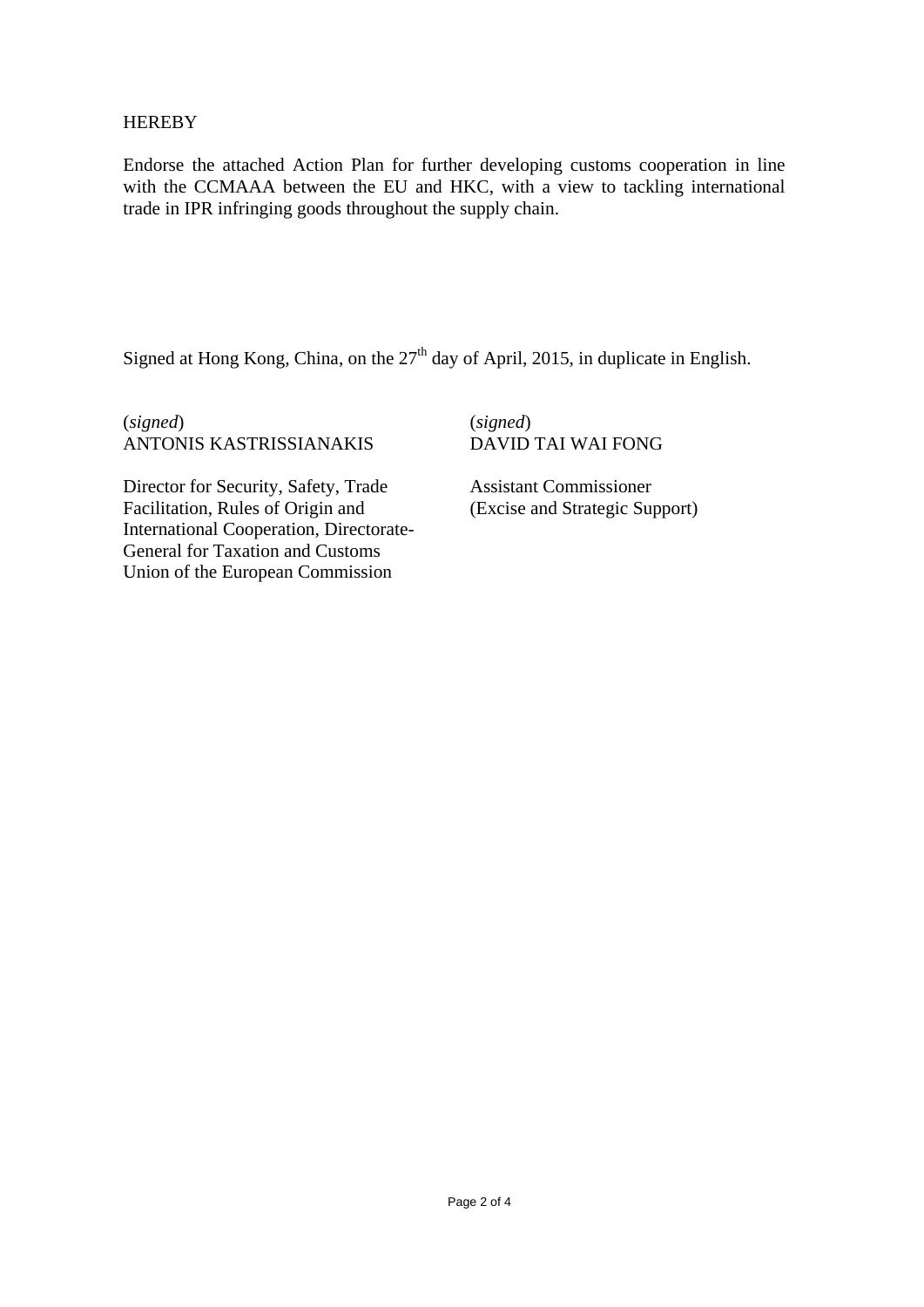## **Action Plan**

## **I. Objectives**

The customs cooperation on the enforcement of intellectual property rights (IPR) should:

- seek to improve the targeting of shipments of IPR infringing goods destined for the EU, as well as of subsequent shipments from the same operators;
- contribute to the dismantling of illegal IPR activities on both sides; and
- promote the active involvement of the Customs Authorities<sup>1</sup> of both sides in fighting international trade in goods infringing IPR on the basis of risk analysis and close cooperation with the relevant stakeholders.

## **II. Activities**

Activities envisaged under the Action Plan should include *inter alia* the sharing of detention statistics on IPR infringing goods, of general risk information and of casespecific information, and the joint analysis of such information to improve customs risk management. Such activities could support the opening of administrative enquiries where appropriate.

Both sides keep any information or documents received under the Action Plan confidential. For the purpose of IPR related investigations concerning criminal offences, the use of information is confined solely to the investigation stage. General risk information exchanged in the context of the Action Plan would be useful in developing and improving enforcement strategies for better tackling IPR infringements on both sides.

## **III. Methodology**

The two sides should develop cooperation on IPR enforcement gradually. In the initial phase relevant mechanisms of cooperation should be developed and tested by means of a pilot project.

The sharing of statistical data would take place, on a voluntary basis, between the European Commission and the Customs and Excise Department of HKC. The exchange of case-specific detention data would take place, on a voluntary basis, between the Customs Authorities of the EU Member States and the Customs and Excise Department of HKC. The two sides exchange details of contact points in the European Commission, the Customs Authorities of the EU Member States and the Customs and Excise Department of HKC for the follow-up of the Action Plan, including the exchange of case-specific detention data. The contact points would meet where necessary to discuss matters arising from the Action Plan.

 $\overline{a}$ 1 In the EU, the competent services of the European Commission and the customs authorities of the Member States of the EU, and in Hong Kong, China (HKC), the Customs and Excise Department.